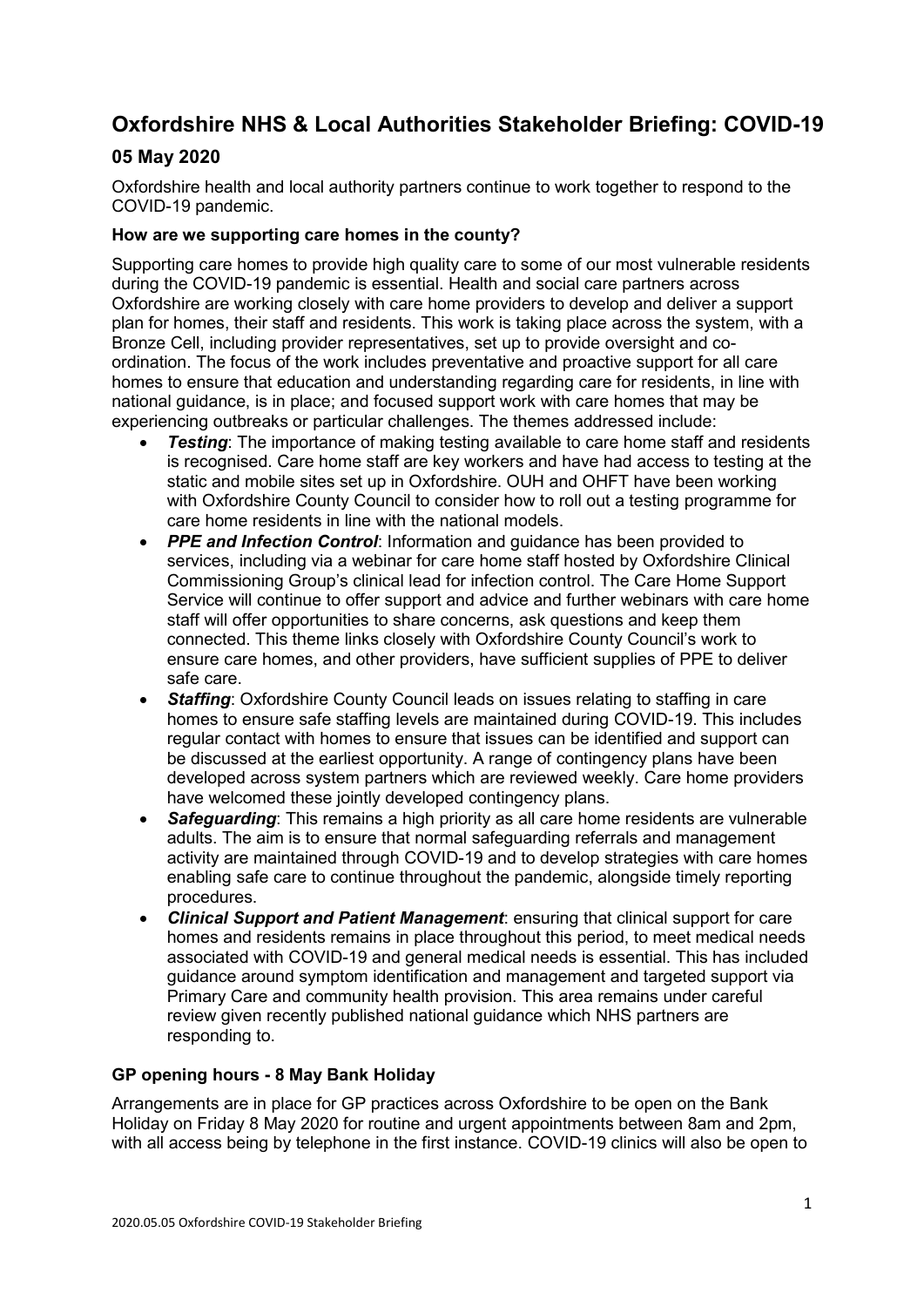see suspected/confirmed COVID-19 patients in Abingdon, Oxford and Banbury. Out of hours will provide cover for the afternoon of 8 May 2020 from 2pm. Patients are asked to phone first and not visit their GP practice or the COVID-19 clinics unless asked to do so.

## **'Hand it back campaign' delivers results**

In early April an Oxfordshire system-wide campaign asked people to help their local NHS by returning any equipment they had been loaned and no longer needed, as much of this equipment could be recycled and reused. Oxfordshire residents were asked to look around their homes for equipment with an NRS Healthcare sticker on it, from beds and mattresses to walking and toilet frames. The campaign, which was promoted online, on social media and in the media by all the system partners, has been a huge success, resulting in over 1,000 beds back.

# **International Workers Memorial Day**

Staff across the NHS and local authorities paused to hold a minute's silence at 11am on 28 April to pay their respects to all key workers who have lost their lives. Some gathered outside key sites, while keeping socially distant, including the hospitals and clinics. This year, the event was particularly poignant in paying tribute to the sacrifice made by so many workers during the COVID-19 pandemic, while also thanking all those who continue to do vital work at great risk. Sadly, by the day of the commemoration, more than 90 NHS workers had died since the nation went into lockdown, including staff from Oxfordshire.

#### **Increased swab testing for critical key workers in the NHS, social care and other sectors**

As part of the Government's new testing programme, three new Government run mobile testing sites have opened this week in Oxfordshire. They offer testing for key workers and for the over-65s who believe they may be displaying COVID-19 symptoms. They are located in the car park of Cherwell District Council's offices at Bodicote House; in the cark park of Bicester Village; and in New Street car park in Chipping Norton. The facility at Bodicote House came into operation on 1 May and council staff worked closely with Ministry of Defence staff to ensure the set-up of the site ran smoothly. We are working with the national team to try and ensure we have earlier notice of the timetables and location for mobile testing sites. These sites are in addition to the regional site at Thornhill park and ride and the NHS staff run testing sites at the Churchill and John Radcliffe Hospitals.

# **Digital developments across health and social care**

While we find ourselves in a challenging and difficult time we must also take the opportunity to recognise the positives in our collective response and the beneficial changes that we have brought about in recent weeks. This includes many things that we will continue, where appropriate, as the lock down is lifted.

One area where we have seen significant change is the use of technology, including digital consultations, remote monitoring and diagnostics. The sections below provide examples of how the Oxfordshire health and local authority partners are using technology in innovative ways to support patients and residents during the COVID-19 pandemic.

# **Oxford Health NHS Foundation Trust**

Oxford Health NHS Foundation Trust (OHFT) has continued to expand new digital ways of working during the COVID-19 pandemic. This includes providing iPads so families can safely visit patients virtually; offering consultations via secure video to patients; and clinical meetings with staff. The True Colours app, developed by the University of Oxford's Department of Psychiatry, helps people to monitor and manage their psychological wellbeing, and the effective use of virtual reality to treat a range of conditions including social phobia.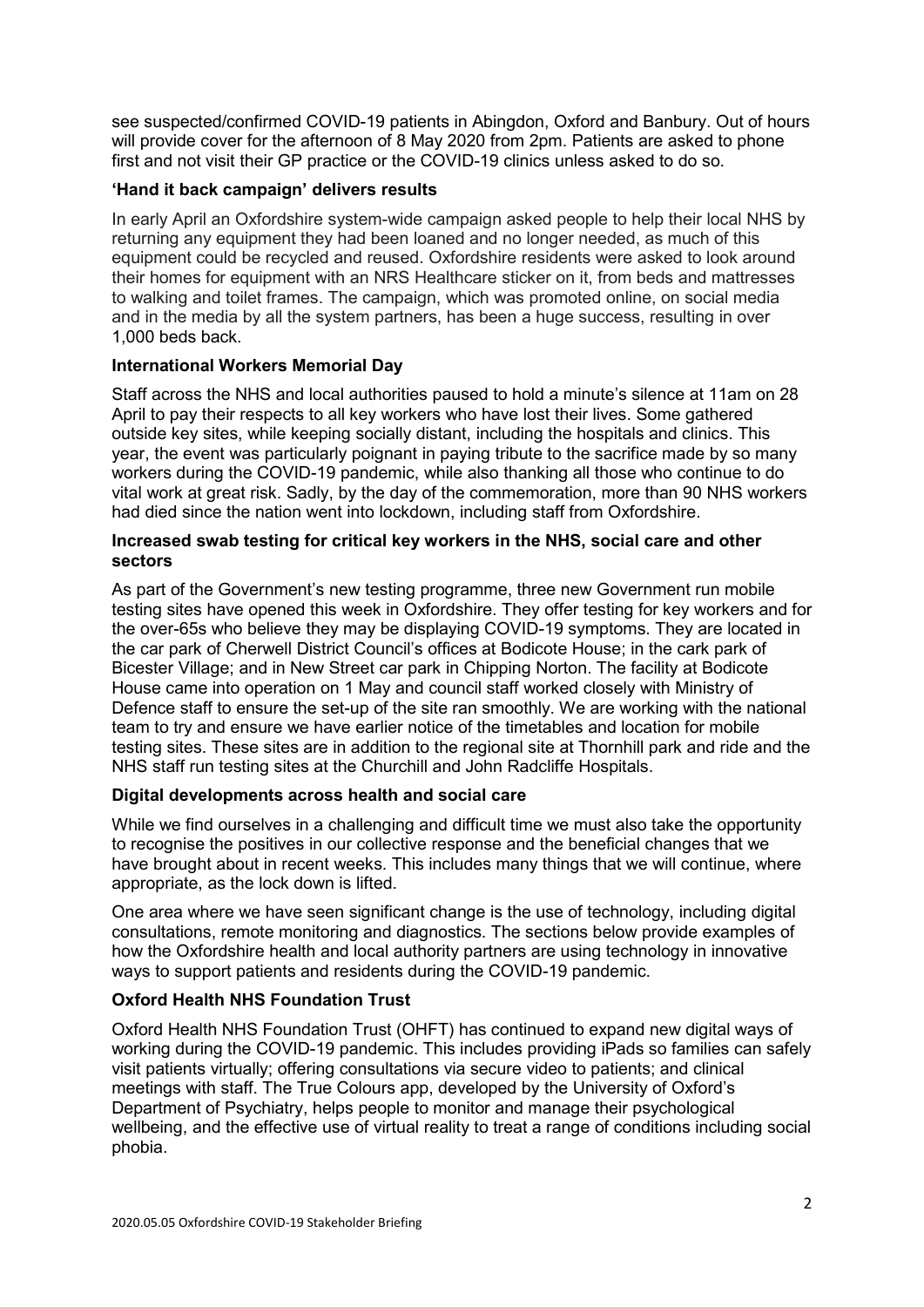Like many others, the Trust now holds most meetings via MS Teams. The Chief Executive has been holding live video briefings and Q&A sessions on the pandemic response open to all staff using MS Live every two weeks. The first event reached 1,300 people - 800 joined live, 500 viewed on catch-up. Learning from this and early experiments pioneered by the OHFT communications director and the Trust's IT department was shared with colleagues at OUH, OCCG and OCC to inform and enable their live events.

## **Oxford University Hospitals NHS Foundation Trust**

Digital technology has supported new and different ways of working at Oxford University Hospitals (OUH) NHS Foundation Trust to improve the experience of patients and staff. The Trust held its first 'virtual' staff briefing on Microsoft Teams Live hosted by its Executive team on 30 April. Eight hundred and seventy staff joined live and a further 250 staff have watched a recording of the briefing on MS Stream; in total 1,120 staff have viewed the briefing. As the NHS moves into the recovery phase, the Trust's priority is to embed these digital developments.

#### **Video consultations transform patient care**

Attend Anywhere® is a web-based platform being piloted across 40 NHS trusts in England, including OUH, which enables clinicians to hold a video consultation with a patient rather than a traditional outpatient appointment in a hospital clinic. Patients and staff can access Attend Anywhere® on any internet-enabled device and there is no need to download and install any special software – the patient is simply sent a weblink. Using Attend Anywhere® reduces travel time and costs for patients, enables staff to work remotely, and reduces traffic congestion and car parking issues on hospital sites.

The use of Attend Anywhere® has increased markedly during the COVID-19 pandemic when many face-to-face appointments have not been possible, not least to keep patients safe by reducing the risks of a hospital visit. The Trust has run over 1,900 video consultations with patients, totalling 655 hours of video consultations since the start of the COVID-19 pandemic when visiting restrictions and the postponement of routine operations and outpatient appointments were put in place. The number of video consultations undertaken has put the OUH in the top 10 Trusts nationally for the use of video consultations. A key part of the Trust's recovery plan is how to maintain and build on this digital innovation.

## **Tablets help patients in hospital stay in touch with friends and family**

Visiting restrictions during the COVID-19 pandemic mean that patients in the four OUH hospitals in Oxford and Banbury are not allowed visitors – with a few exceptions including patients nearing the end of life, children in hospital, and women in labour.

However, similar to OHFT, OUH is helping patients to stay connected with friends and family by providing them with tablet devices free of charge so that they can video call their loved ones. This ['virtual visiting'](https://www.ouh.nhs.uk/news/article.aspx?id=1228) has been made possible thanks to a partnership between the Trust and its suppliers.

#### **New wearable technology monitors COVID-19 patients**

Wearable technology that monitors patients' vital signs is being used with COVID-19 patients on the isolation ward at the John Radcliffe Hospital. The system has been developed by biomedical engineers and medical researchers supported by the [NIHR Oxford Biomedical](https://oxfordbrc.nihr.ac.uk/)  [Research Centre \(BRC\)](https://oxfordbrc.nihr.ac.uk/) and went live on 23 March. The BRC's Technology and Digital Health theme, led by Professor Peter Watkinson and Professor Lionel Tarassenko, has been developing and testing the concept of a [virtual High-Dependency Unit](https://oxfordbrc.nihr.ac.uk/new-wearable-technology-used-to-monitor-covid-19-patients/) (vHDU) for the past 18 months. A vHDU is a general hospital ward in which high-risk patients are monitored using a new generation of wearable sensors that measure pulse rate, respiratory rate and blood oxygen saturation, combined with Bluetooth-linked tablet computers and smart alerting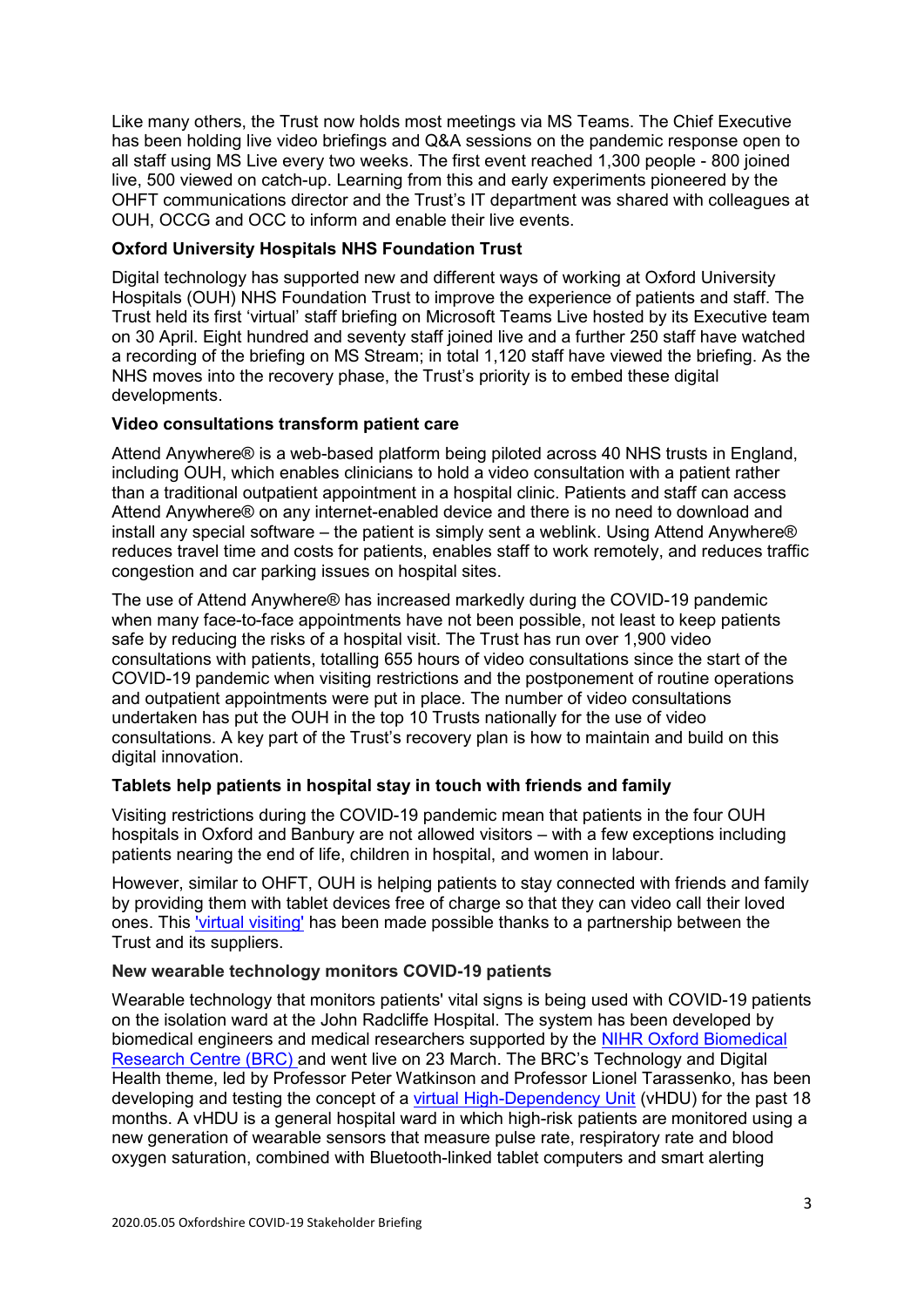algorithms. This [new wearable technology](https://www.ouh.nhs.uk/news/article.aspx?id=1215) not only reduces the burden on nursing staff, allowing them to perform vital-sign observations for high risk patients at the same rate as for lower risk patients, but also improves early detection when a patient's vital signs become abnormal.

## **Technology in GP practices**

Ninety seven per cent of GP practices in Oxfordshire are now using online and video technology to carry out consultations with patients who have access to computers or tablets. This is a safe way to provide care to patients, protecting them as well as staff. It helps reduce the number of face-to-face appointments although GPs continue to still see patients in their surgeries if they need to be seen. Online consultations are reviewed and actioned which could include signposting to other services, a telephone conversation with a GP or a request to see a GP.

The Digital Care Assistant is being trialled at a COVID-19 clinic in Oxford. This system, developed by Oxehealth, has been installed in five clinical rooms at the clinic, and relies on an optical sensor to enable GPs to obtain a patient's pulse and breathing rate measurements without being in the room. When patients arrive at the clinic they enter a clinic room for initial assessment without direct physical contact with clinicians. GPs triage patients via the system and then decide whether to undertake a physical examination. The installation is the first of its kind in primary care; its deployment was scoped, installed and went live within 4 working days.

# **Oxfordshire County Council, District and City Councils**

Oxfordshire County Council's Adult Social Care currently supports more than 6,000 people. Social distancing rules may have changed the way care is delivered, but social care workers are using technology in new ways to help support some of our most vulnerable residents. For example, Banbury Day Centre, which supports 52 adults with a learning disability, ageing health needs, physical disability, dementia or mental health needs, is offering a bespoke service through a range of technology platforms to support people's physical and emotional wellbeing. The day care visitors are invited to connect via daily emails or video calls, and a [YouTube channel](http://www.youtube.com/watch?v=wxeLvwBN5dE) has been launched so people can log on each day to watch singing, get involved with quizzes and get companionship.

Online platforms are also playing a key role in supporting communities across the county. Two online community hubs in particular are being widely used to give and find support for those who are at high-risk or self-isolating: [Oxford Together](https://oxfordtogether.org/) for those in Oxford City, and [Oxfordshire All In](https://www.oxfordshireallin.org/) for those in the rest of the county. The latter now includes a partial food access map and database, thanks to Good Food Oxford, which signposts a range of community food services across the county, such as the Witney and West Oxfordshire Food Bank, which deals with referrals from residents who are struggling to buy food. The City and Districts continue to work directly with the food banks and larders in their areas and are working collaboratively with the County Council and a range of food providers to develop, at pace, an evidence based food strategy and are working with a range of agencies, including Good Food Oxford, on this.

Online video and live-streamed events are also proving an effective way to keep residents and businesses informed and connected. The Oxfordshire Local Enterprise Partnership (OxLEP) has recently launched a series of online Q&A events to help advise and support local businesses through the pandemic, with panels featuring council and business leaders. The first event is now available on [YouTube.](http://www.youtube.com/watch?v=YWsGQaGCUTI)

Daily fitness circuit videos are being published by the Families Active Sporting Together (FAST) initiative on Cherwell District Council's [activity and wellbeing hub](https://www.cherwell.gov.uk/activity-and-wellbeing-hub) to help families to stay fit; while Oxford City Council provides access to a wide range of exercise and wellbeing videos via its online [activity hub.](https://www.oxford.gov.uk/info/20302/activity_hub) South Oxfordshire and Vale of White Horse District